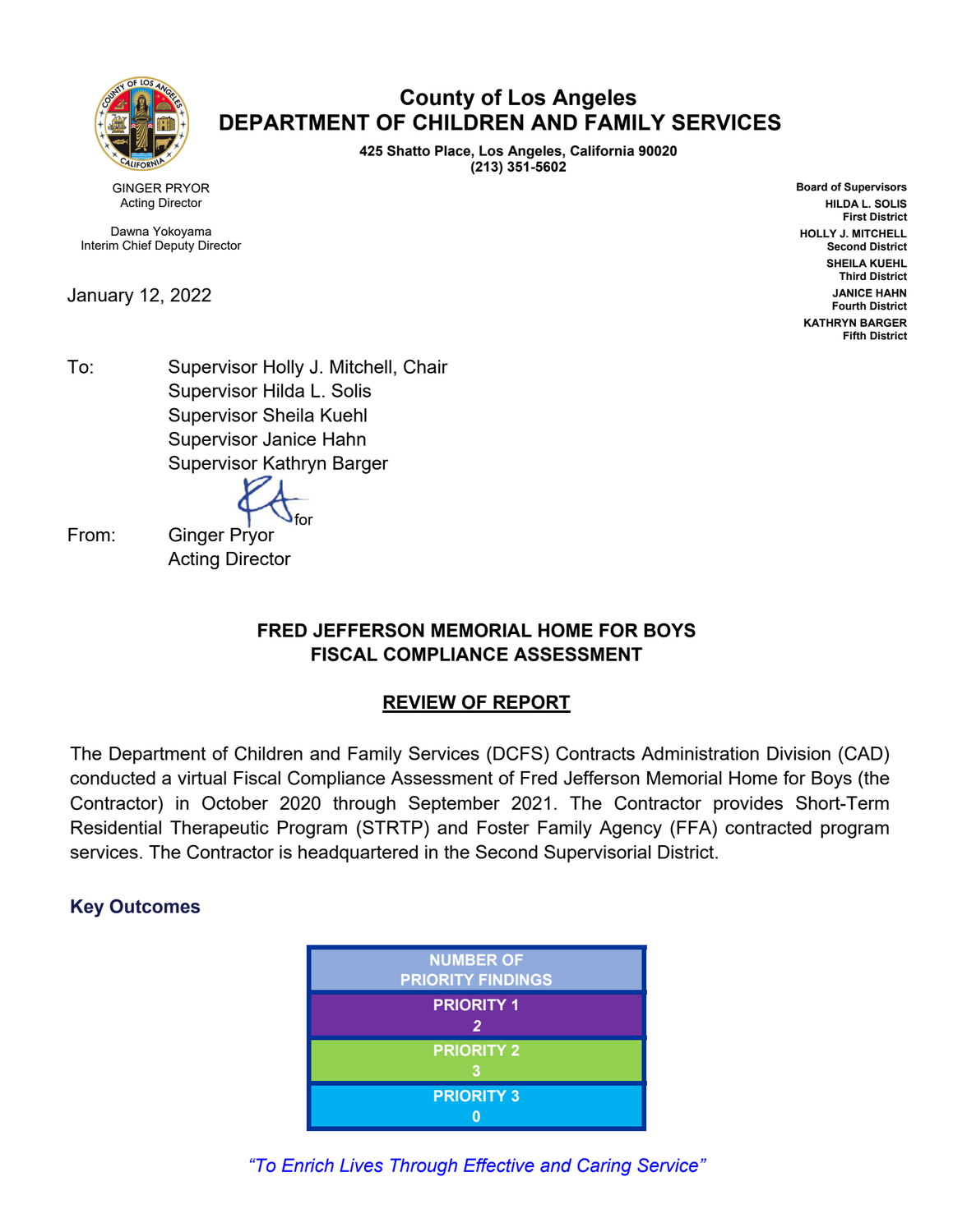Each Supervisor January 12, 2022 Page 2

CAD conducted a virtual Fiscal Compliance Assessment review of the Contractor's financial records, which consisted of: financial statements; bank statements; check register(s); and personnel files. The review focused on five key areas of internal controls to determine their compliance with STRTP and FFA contracts: Financial Overview (financial records, bank statements); Loans, Advances and Investments; Board of Directors and Business Influence; Cash/Expenditures; and Payroll and Personnel.

CAD identified potential internal control weaknesses in the following areas:

Priority 1

- Financial Overview
	- o Internal Revenue Services transcripts for the quarter ending June 30, 2020 included an account balance, accrued interest and accrued penalty.
- Cash/Expenditures
	- $\circ$  Weekly allowance for four of four STRTP and two of four FFA participants were not adjusted to the new rate effective July 1, 2020. Three of the STRTP participants were given an allowance of \$15.60, instead of \$16.20. The fourth participant was given \$18.70 instead of \$19.40. The two FFA participants were given \$13.50, instead of \$14.00. It was also noted that the Agency's clothing allowance logs for the STRTP and FFA are not properly filled out to reflect the amount received, amount spent during the month, and carry over amounts.

### Priority 2

- Board of Directors, and Business Influence
	- o Board meeting minutes were not signed by the Board Secretary
- Cash/Expenditures
	- o Supporting documentation for one transactions was not provided and one transaction is not allowable.
	- o Bank reconciliations show outstanding items longer than six months.

On September 29, 2021, DCFS CAD Financial Specialist IV held an exit conference with the Contractor's Financial Manager and Chief Financial Officer. The Contractor's representatives agreed with the review findings and recommendations and were receptive to implementing systemic changes to improve compliance with regulatory standards. The Contractor agreed to address the noted potential internal control weaknesses in a Fiscal Corrective Action Plan (FCAP).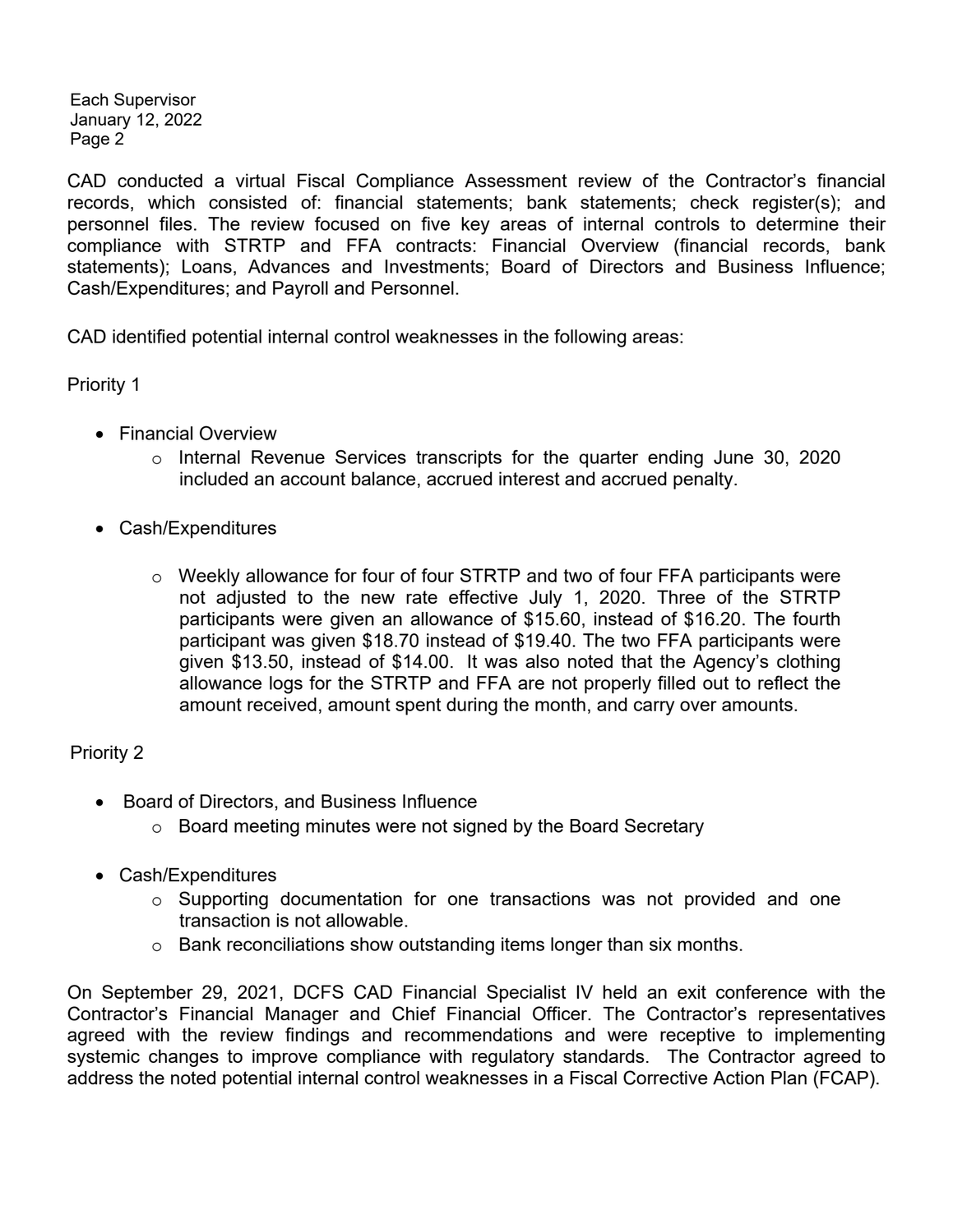Each Supervisor January 12, 2022 Page 3

The Contractor provided the attached approved FCAP addressing the recommendations noted in this report.

If you have any questions, your staff may contact me or Aldo Marin, Board Relations Manager, at (213) 351-5530.

GP:KDR LTI:lm

**Attachments** 

c: Fesia Davenport, Chief Executive Officer Arlene Barrera, Auditor-Controller Dr. Adolfo Gonzalez, Chief Probation Officer Public Information Office Audit Committee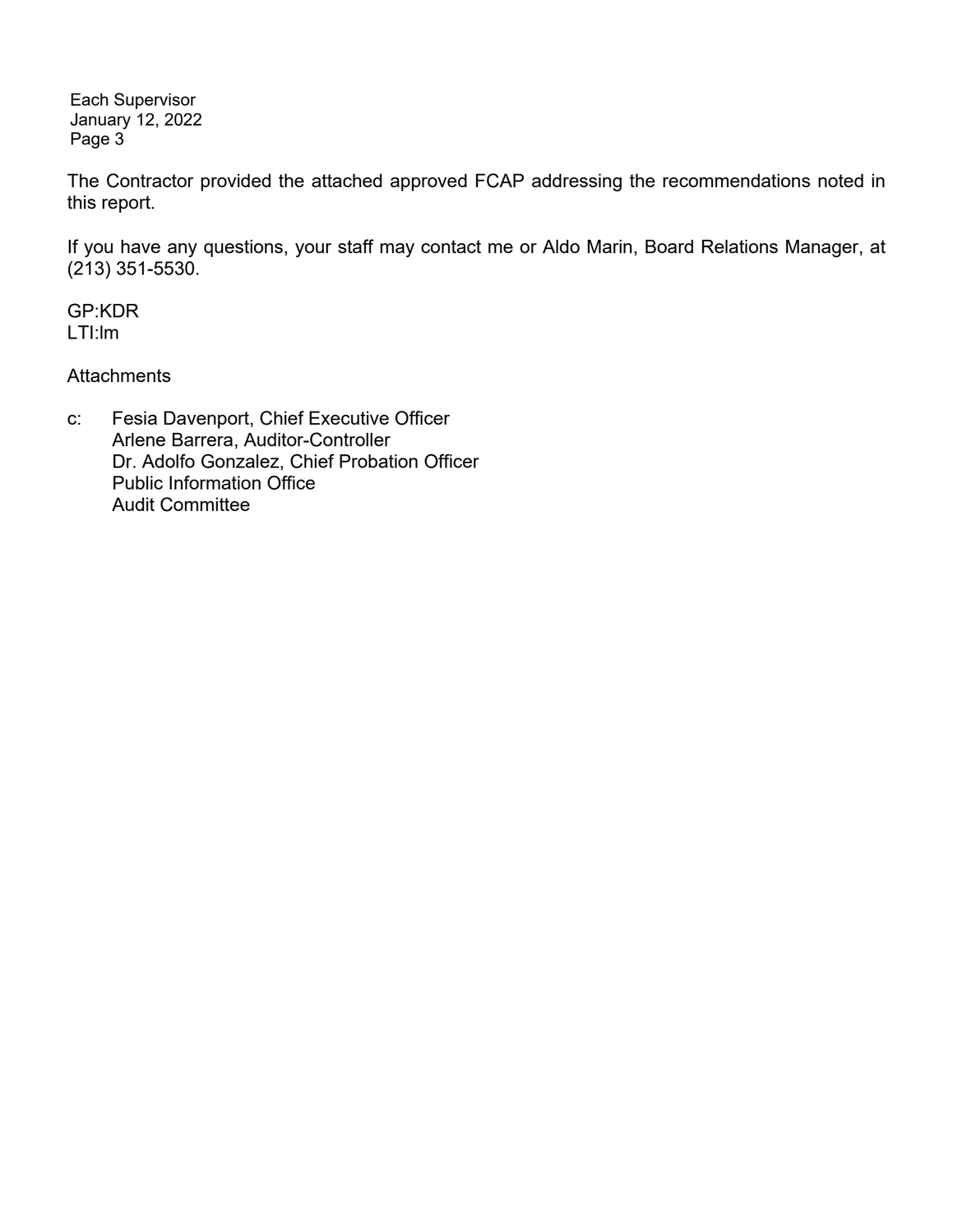

Fred Jefferson Memorial Foster Family Agency 152 W. Walnut Street #150 Gardena, CA 90248 License Number 197805873

Phone # (310)763-1660

Fax # (310)763-0357

November 9, 2021

Department of Children and Family Services Contract Compliance Unit Attention Luis Moreno

Re: Fred Jefferson Memorial Home for Boys Fiscal Year 2020

#### 1. FCAT Section 1 - Financial Overview

Finding - Cost Allocation Plan did not include basis of accounting, fiscal year and was not signed by management.

Action Taken - FJMH has revised the cost allocation plan to include the required information. This is effective immediately and the CFO, David Freeman, the Financial Manager, Kimberly Weldon and our CPA, KC Dale & Associates will ensure that it is fully implemented to prevent future findings. A copy is attached.

Finding - IRS transcripts shows an account balance of \$84.00. accrued penalty of \$5.45 and accrued interest of \$1.61(total payoff amount of \$91.53) for the quarter ending June 30, 2020.

Action Taken - ADP, a third party which handles payroll and tax payments for FJMH. The tax issue was resolved, and the balance was reduced to zero, \$0.00. Documentation attached. FJMH will monitor payments made to federal and state agencies for timely and accurate payments. This is effective immediately and the Financial Manager, Kimberly Weldon will ensure that it is fully implemented to prevent future findings.

### 2. FCAT Section 3 - Board of Directors and Business Influence

Finding - The board minutes for the March 12, 2020, June 11, 2020, and September 2020 were not signed by the board secretary.

Action Taken - Board meetings were held via zoom due to COVID19 and signatures was delayed because the board secretary has not physically met with the CEO. Attached are signed board minutes for review. FJMH will ensure that the board secretary completes and sign all board minutes in a timely manner. This is effective immediately and the CEO, Cecilia Jefferson will ensure that it is fully implemented to prevent future findings.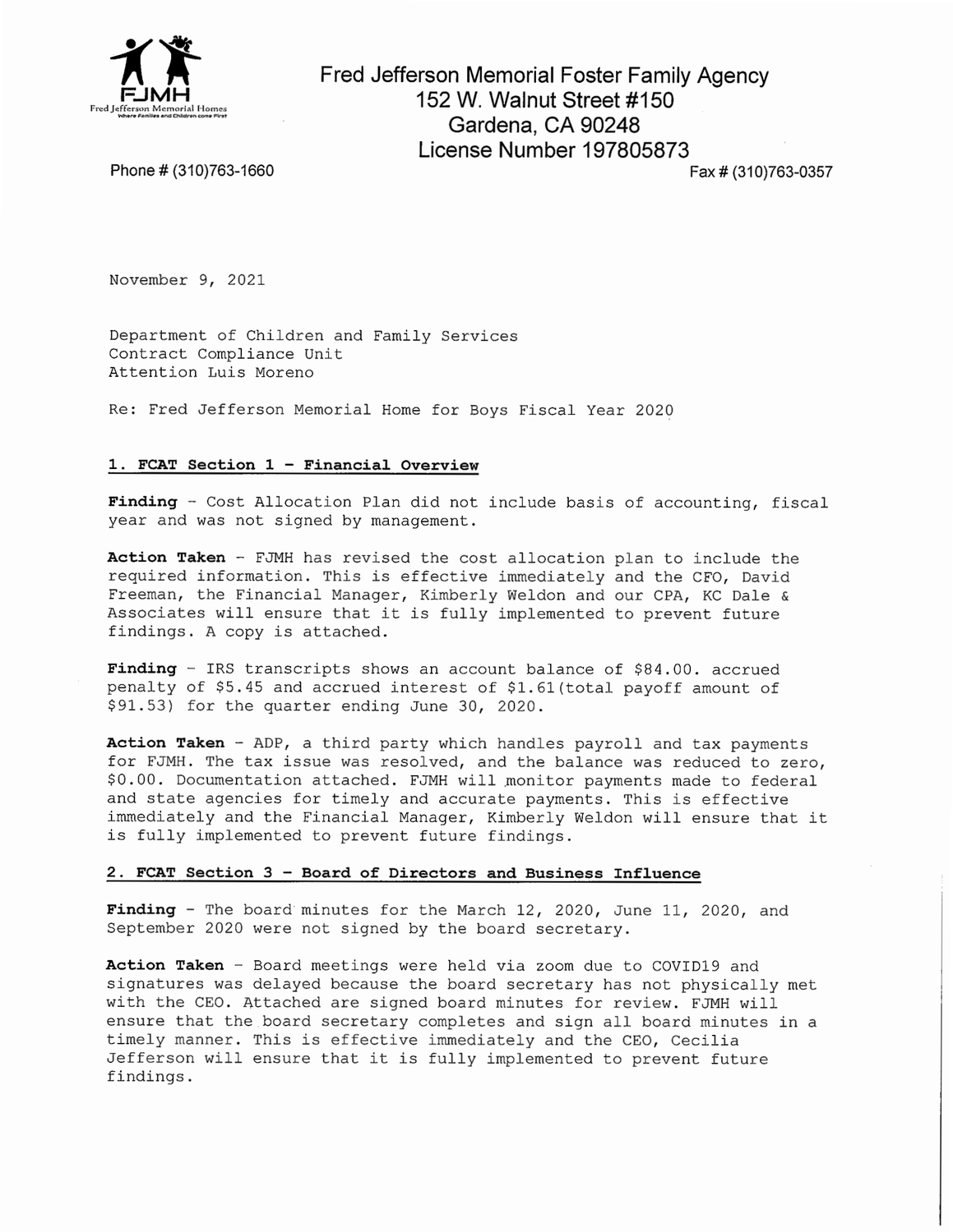

## Fred Jefferson Memorial Foster Family Agency 152 W. Walnut Street #150 Gardena, CA 90248 License Number 197805873

Fax # (310)763-0357

#### Phone # (310)763-1660

### 3. FCAT Section IV - Cash/Expenditures

Finding - Supporting documentation for check#46507 in the amount of \$207.67 was not fully provided. The receipt or invoice for \$200.00 for 100 masks purchase was not provided. Only copies of text messages and a copy of a printout of payment of \$200.00 was provided.

Action Taken - an original receipt/statement was obtained from seller(attached) FJMH will ensure that proper receipts, bill of sale and/or invoices are collected for all cash and check transactions. This is effective immediately and the Financial Manager, Kimberly Weldon will ensure that it is fully implemented to prevent future findings.

Finding - A Zelle transaction for \$500.00 on 09/24/2020 for funeral donation was given. Donations are not allowable.

Action Taken - FJMH inadvertently contributed on behalf of a past foster child that we serviced for well over 10 years. As this is an unallowable expense, FJMH will assure that it will not happen again. This is effective immediately and the Financial Manager, Kimberly Weldon will ensure that it is fully implemented to prevent future findings.

Finding - Bank reconciliations for the months of July, August and September 2020 showed outstanding checks longer than six months.

Action Taken - FJMH will ensure that outstanding checks are reviewed and reconciled in a timely manner. This is effective immediately and the Financial Manager, Kimberly Weldon and our CPA, KC Dale & Associates will ensure that it is fully implemented to prevent future findings.

Finding - Weekly allowance for 4 of 4 STRTP and 2 of 4 FFA participants was not adjusted to the new rate effective July 1, 2020. It was also noted that the Agency's clothing allowance logs for the STRTP and FFA are not properly filled out to reflect the amount received, spent, and carried over during the month.

Action taken - FJMH has created a new form (attached) to ensure the accuracy of when the clothing allowance is received and for what month. Also, how much is spent and what is rolled over to the next month. This is effective immediately and all Administrators of the FFA and STRTP programs including the CFO, David Freeman and the Financial Manager, Kimberly Weldon and will ensure that it is fully implemented to prevent future findings.

I will do research of the allowances to see if the correct amount was issued to the clients and will submit my findings to you by November 22, 2021.